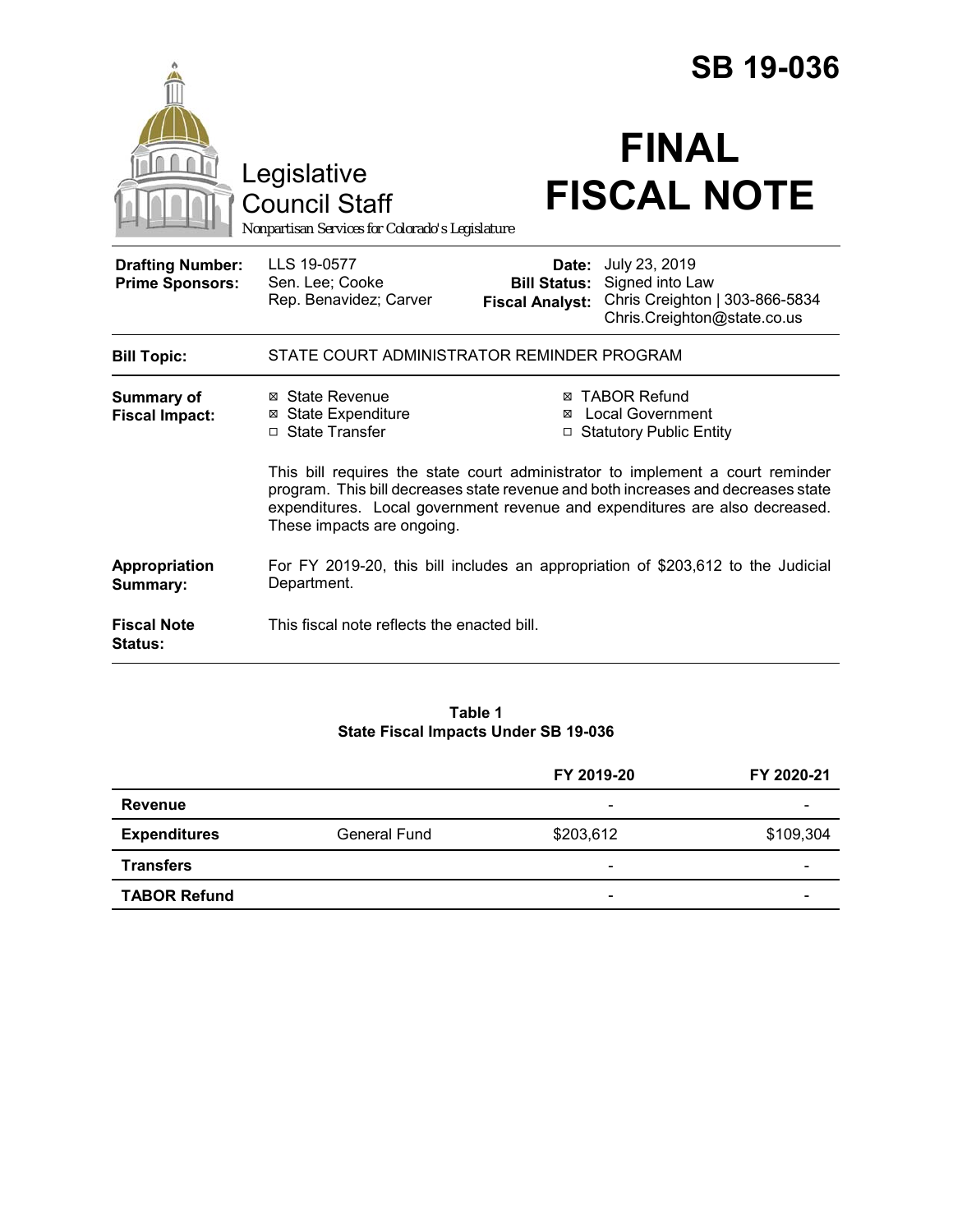July 23, 2019

### **Summary of Legislation**

This bill requires the state court administrator to implement a court reminder program in at least four judicial district courts beginning January 1, 2020, and for every eligible court by July 1, 2020.

**Eligible courts**. Eligible courts are defined in the bill as any district, county, or municipal court that uses the Integrated Colorado Online Network (ICON) on the Judicial case management system. A court that has it's own text reminder system may choose to opt out of the court reminder program.

**Request for Proposal.** The state court administrator must issue a request for proposal (RFP) for a third-party vendor to develop and operate the court reminder program, but may choose to develop and operate the program internally after the RFP process.

**Court reminder notification and system requirements.** The court reminder program must:

- send at least two text message reminders for all criminal and juvenile court appearances that include at least the date, location, time of the court appearance, and court contact information;
- provide a text notification for any unplanned court closures such as a weather closure;
- provide an alert to defendants or juveniles who miss court and instruct him or her to contact the court or an attorney;
- track each time a text was sent to a working cell phone;
- identify defendants and juveniles with upcoming court dates that cannot be reached and attempt to gather current contact information; and
- collect data on the number of criminal defendants and juveniles who fail to appear in court despite having received one or more reminders to a working cell phone.

**Court reminder reporting requirements.** The state court administrator is required to report on this program during the department's annual SMART Act hearing. This report must include:

- the number of reminders sent to a criminal defendant's or juvenile's working phone;
- the number of criminal defendants or juveniles who failed to appear in court;
- the number of defendants or juveniles who were sent a reminder and failed to appear in court despite receiving the reminder; and
- any other data collected on the effectiveness of the program.

#### **Background and Assumptions**

This analysis is based on the following assumptions.

*Court reminders.* Currently, 11 district and county courts have a notification system and 2 municipalities (Fort Morgan and Broomfield) use ICON. It is assumed that the court reminder program will provide court reminder texts for all 22 judicial district courts, 63 county courts, and the 2 municipalities that use the ICON beginning January 1, 2020. Using 2020, caseload projections, it is assumed that 2 texts will be sent for approximately 1.2 million adult court dates and 125,000 juvenile court dates, resulting in a total of approximately 2.6 million court date reminder texts annually.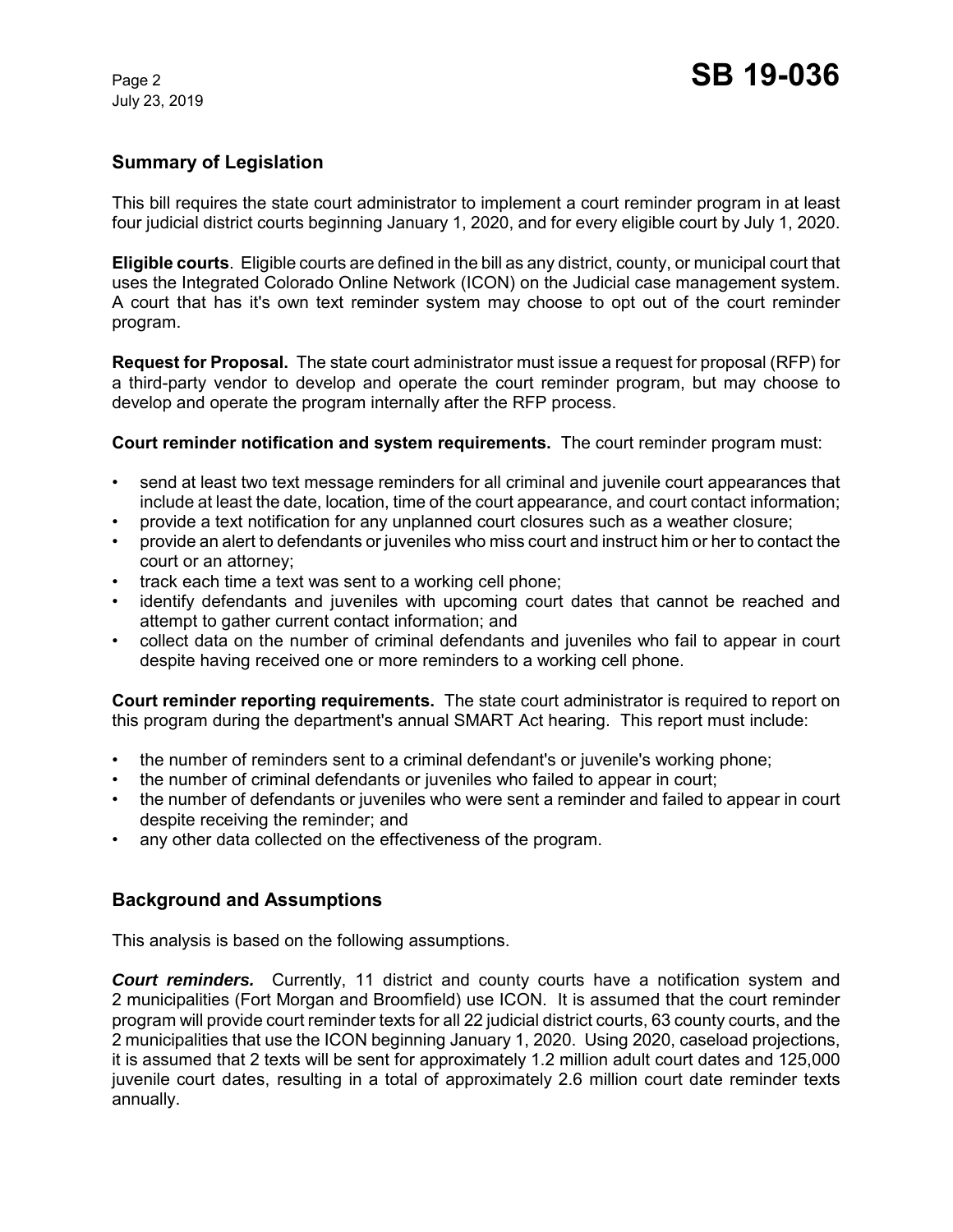July 23, 2019

*Failure to appear.* Under current law, failure to appear (FTA) in district, county, or municipal court often results in a bench warrant being issued. A bench warrant allows a law enforcement officer to arrest the defendant that failed to appear. In instances when a bench warrant is issued for failure to appear on a charge of a serious crime, such as a felony, law enforcement often pursue the offender actively until an arrest is made. Bench warrants for less serious crimes such as misdemeanors and traffic offenses are generally not actively pursued and instead the defendant is taken into custody only if they come in contact with law enforcement. According to the Judicial Department, there were 108,638 FTA issued in 2018 and 117,522 are projected in 2020. One text message reminder will be provided for each FTA. This combined with the other court reminders results in a total of approximately 2.7 million court text message reminders.

**Program data collection and workload.** This analysis assumes any reductions in Judicial Department appropriations, if necessary, will be addressed through the annual budget process after data has been collected on the effectiveness of the court reminder program at reducing the number of FTA warrants issued and rehearings held.

*Unplanned court closures.* Less than 5 unplanned court closures are anticipated per year and it is assumed that closure notifications can be provided with no additional contract cost.

### **State Revenue**

Beginning in 2019-20, to the extent that reminding defendants or juveniles of upcoming court dates reduces instances where a defendant fails to appear in court, this bill will decrease state cash fund revenue. This exact decrease will depend on the reduction in FTA warrants, the type of case in which those reductions occur (felony, misdemeanor, or traffic), and court rehearing fee decisions and has not been estimated. This revenue is subject to TABOR; however, under the March 2019 Legislative Council Staff forecast a TABOR surplus is not expected in FY 2019-20 or FY 2020-21.

**Traffic warrant fee.** Under current law, a \$30 outstanding judgement warrant fee is assessed for the failure to appear in court in traffic cases. For informational purposes, assuming 50 percent of the 117,522 FTA warrants projected for 2020 are for traffic offenses and this bill results in a 25 percent or 14,690 reduction of FTA warrants, this bill would decrease outstanding judgement warrant fee revenue by \$220,354 in FY 2019-20 and \$440,708 FY 2020-21.

**Additional court fees.** While no other specific outstanding judgement or failure to appear fees are assessed, the court may assess additional court administrative fees to a defendant that fails to appear during the rehearing. Because they type of additional fee and the amount is unknown, this impact has not been estimated.

# **State Expenditures**

This bill increases Judicial Department expenditures by \$203,612 in FY 2019-20 and \$109,304 in FY 2020-21 and beyond. These expenditures will be offset by a reduction in costs and workload due to a reduction in the number of FTA rehearings needed. These impacts are shown in Table 2 and discussed below.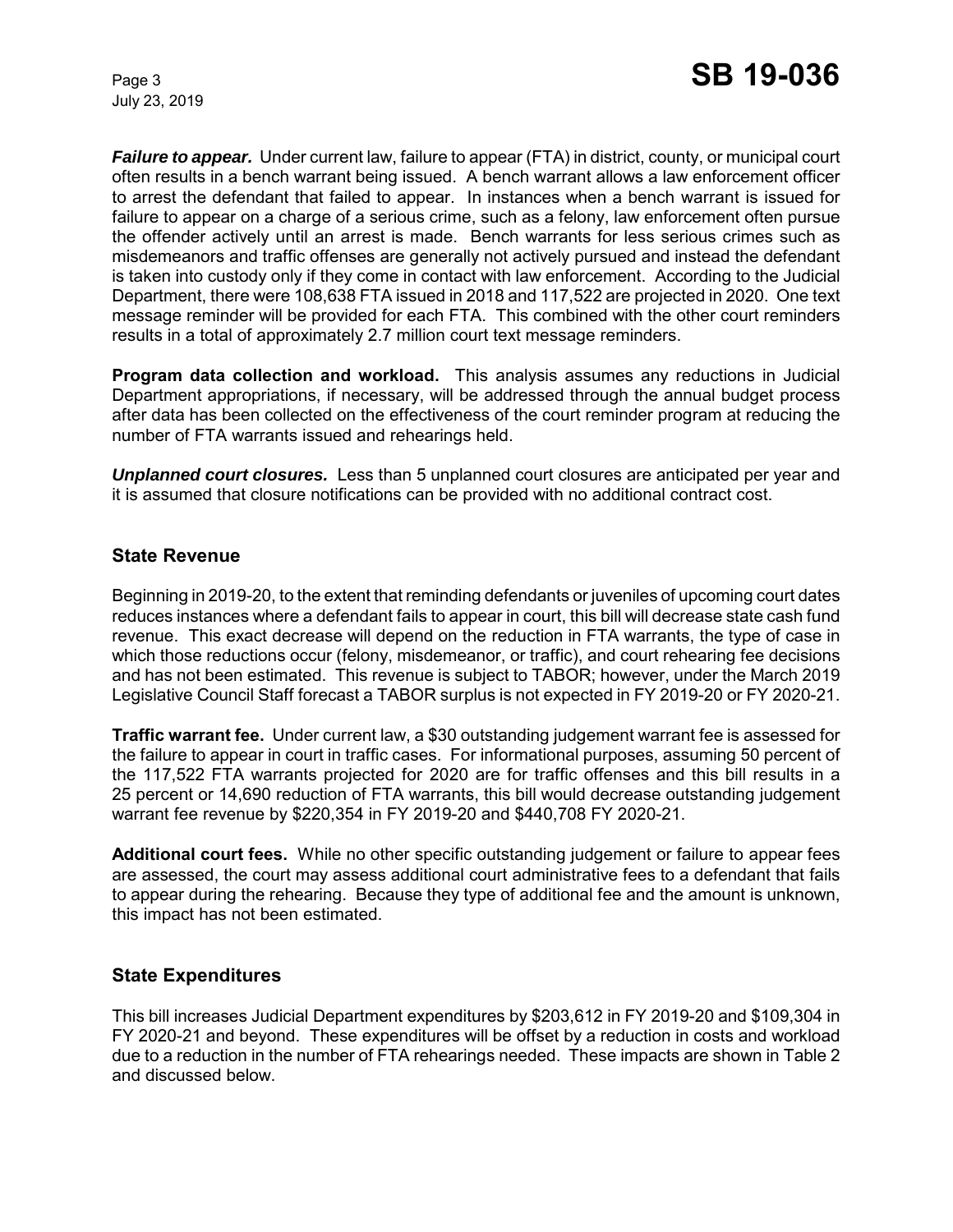**Table 2 Expenditures Under SB 19-036**

|                                |                   | FY 2019-20 | FY 2020-21               |
|--------------------------------|-------------------|------------|--------------------------|
| <b>Judicial Department</b>     |                   |            |                          |
| <b>Court Reminder Contract</b> |                   | \$54,652   | \$109,304                |
| <b>Computer Programming</b>    |                   | \$148,960  | $\overline{\phantom{0}}$ |
|                                | <b>Total Cost</b> | \$203,612  | \$109,304                |

**Court reminder contract.** This analysis assumes the Judicial Department will choose to contract with a vendor rather than develop and operate an internal system. Subject to the results of the RFP process, the cost of this contract is estimated to be \$109,304 per year. This cost is prorated in the first year based on a January 1, 2020, contract start date. This assumes approximately 2.7 million texts per year and a cost of \$0.04 per text.

**Computer Programming.** It is estimated that 960 hours of computer programming will be needed at a blended rate of \$155 per hour to integrate the chosen vendor court reminder system with the judicial court case management system. This will allow the court reminder system to generate the text messages using Judicial Department court date and contact information, identify FTA instances, segregate collected phone numbers from other personal information, and to create a notification opt-out for offenders that do not want to receive a text message notification. These hours and costs depend on the RFP process and the terms of the vendor contract agreement and could be less if the vendor agrees to perform some of this work or if efficiencies are found during system integration.

**Trial courts.** This bill will reduce the number of district and county court rehearings that must be scheduled due to FTA and staff time to produce a FTA bench warrant. Assuming a 25 percent reduction in FTA warrants, this bill will reduce the number of rehearings by 29,381. Costs and workload for the Office of the State Public Defender and the Office of Alternate Defense Council will also reduce. Exact impacts will depend on reduction in the number of FTA warrants and type of case in which the reduction occurs. This impact has not been estimated and it is assumed that any reductions in appropriations, if necessary, will be addressed through the annual budget process.

# **Local Government**

This bill decreases local government costs and workload as described below. These impacts will vary by local government based on the reduction in FTA, FTA warrants issued, arrests, and the number of rehearings held.

**District Attorneys.** To the extent that this bill decreases the number of instances where a defendant or juvenile fails to appear in court, district attorney workload will decrease. This impact has not been estimated.